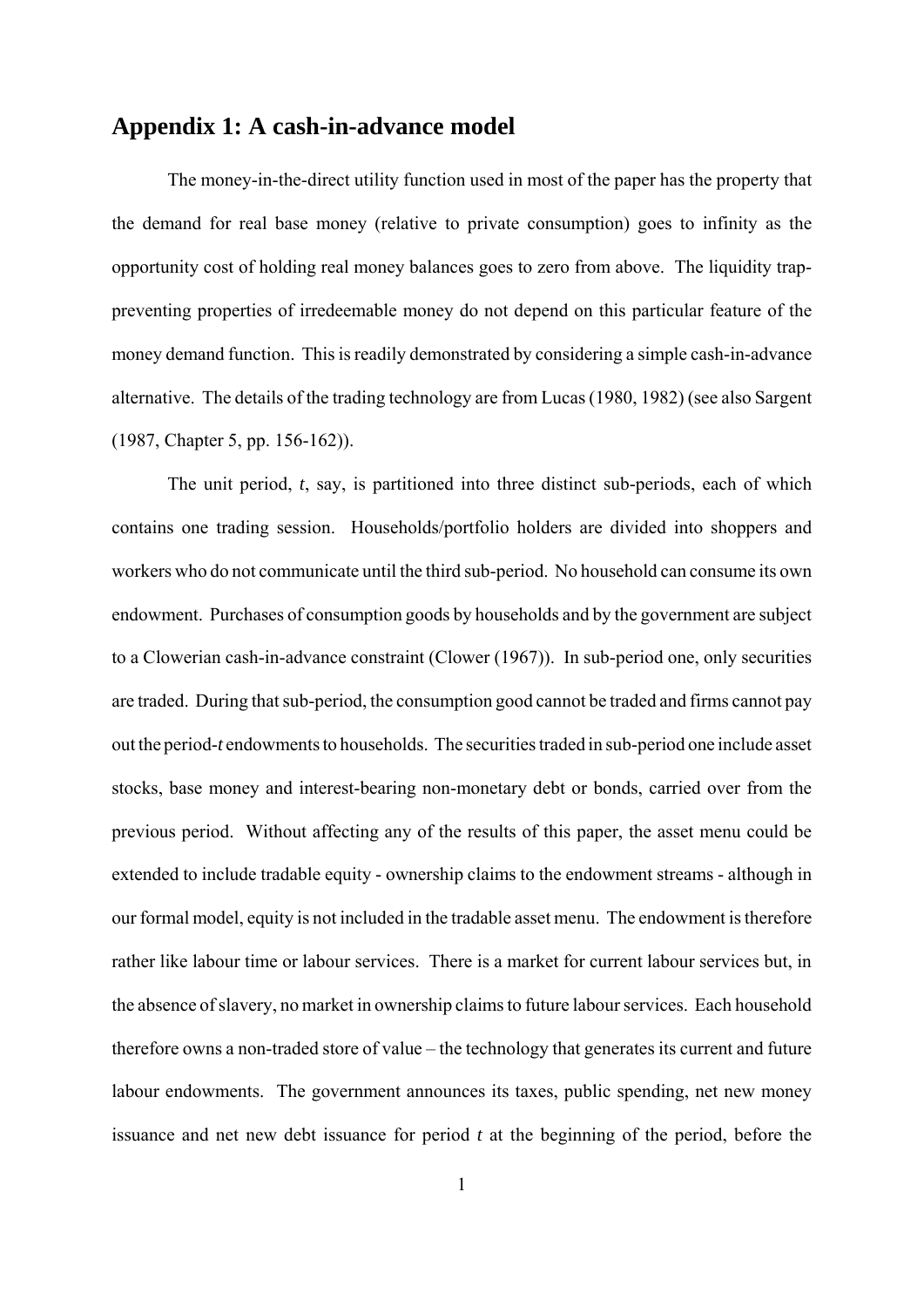securities markets open and pays interest and principal due on its outstanding stocks of debt instruments. Both the household sector and the government are subject to a cash-in-advance constraint on their purchases of the perishable consumption good. In sub-period one, when the financial markets are open, the household sector and the government have acquire the money balances each needs to purchase period *t*'s planned consumption.

For the household sector, the cash-in-advance constraint is

$$
z_t^h = P_t c_t
$$
  
=  $P_t c_t$  if  $i_{t+1} > i_{t+1}^M$  (A1.1)

For the government we assume that the cash-in-advance constraint always holds strictly:

$$
z_t^g = P_t g_t \tag{A1.2}
$$

In sub-period two, the financial markets are closed. Each household shopper and the government purchases consumption goods with the money it has acquired in sub-period one. Each worker sells the perishable period *t* endowment of its household to the shoppers of the other households or to the government. The money received by a worker from the sale of its household endowment to other shoppers and/or the government in the second sub-period is handed over to its household's shopper in sub-period three, when both the goods market and the financial markets are closed. The household therefore has to hold the money it has received during the goods trading period,  $P_t(c_t + g_t) + z_t^h - P_t c_t = P_t y_t + z_t^h - P_t c_t$ , till the beginning of period *t*+*I*, when it will result in a pay out of  $(1 + i_t^M)(P_t y_t + z_t^h - P_t c_t)$  units of money. The government's period budget identity, solvency constraint and intertemporal budget constraint are again given by  $(28)$ ,  $(29)$  and  $(30)$  or, equivalently, by  $(35)$ ,  $(36)$  and  $(37)$ .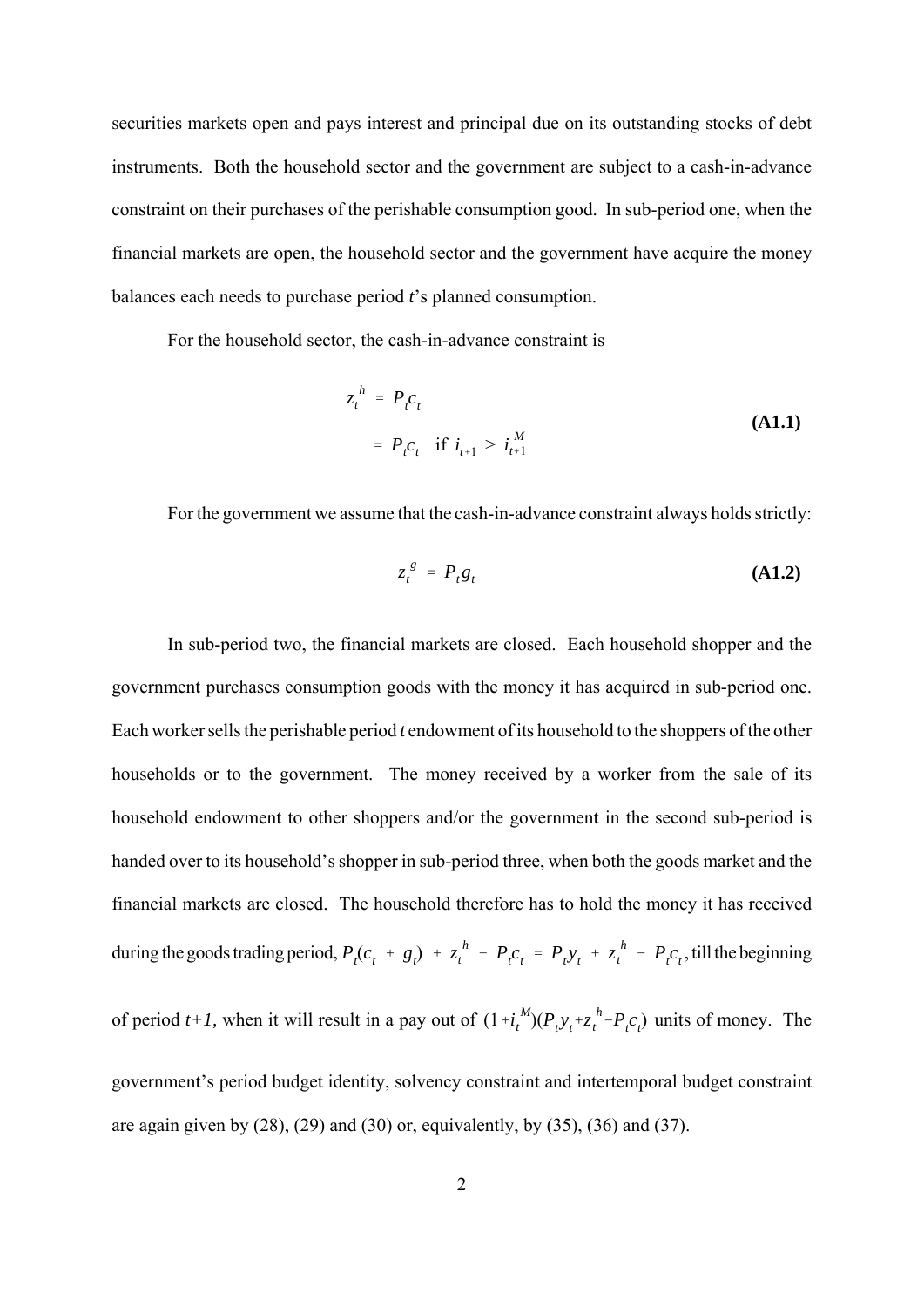For the representative household, we have the following equilibrium condition for the asset market trading during the first sub-period of period *t*:

$$
z_t^{\,h} P_t^{\,-1} + \tau_t^{\phantom{t}} + B_t^{\,h} P_t^{\,-1} \leq f_t^{\,h} \tag{A1.3}
$$

With period felicity increasing in consumption, (A1.3) will hold with equality. The value of the financial assets held by the representative household at the beginning of period *t+1* (including interest due) is given by:

$$
f_{t+1}^h = (1 + i_{t+1}^M)[P_t y_t + (z_t^h - P_t c_t)]P_{t+1}^{-1} + (1 + i_{t+1})B_t P_{t+1}^{-1}
$$
(A1.4)

Equations (A1.3) holding with equality), (A1.4) and (4) imply that

$$
f_{t+1}^h = (1+r_{t+1})(f_t^h + y_t - \tau_t - c_t) + (i_{t+1}^M - i_{t+1})(P_t y_t + z_t^h - P_t c_t)P_{t+1}^{-1}
$$
(A1.5)

The first term on the RHS of equation represents sum of the monetary receipts from the sale of the endowment in period  $t$ , which had to be carried over into period  $t+1$  (plus any interest earned) and the 'excess cash balances' carried by the household into period *t+1,* plus any interest earned. The term  $(i_{t+1}^M - i_{t+1})(z_t^h - P_t c_t)P_{t+1}^{-1}$  will be zero both when  $i_{t+1}^M < i_{t+1}$  and when  $i_{t+1}^M = i_{t+1}$ . From the point of view of the household's optimization programme, the sequence  $\{(i_{t+1}^M - i_{t+1})P_tP_{t+1}^{-1}y_t; t \ge 1\}$  is exogenous. The household's monetary choice variable in period *t* is  $z_t^h$ . *t*

Formally, we get our cash-in-advance model by setting  $\alpha = 1$  in equation (3) and adding the cash-in-advance constraint (A1.1). The solvency constraint of the household is again given by equation (7). The household intertemporal budget constraint is: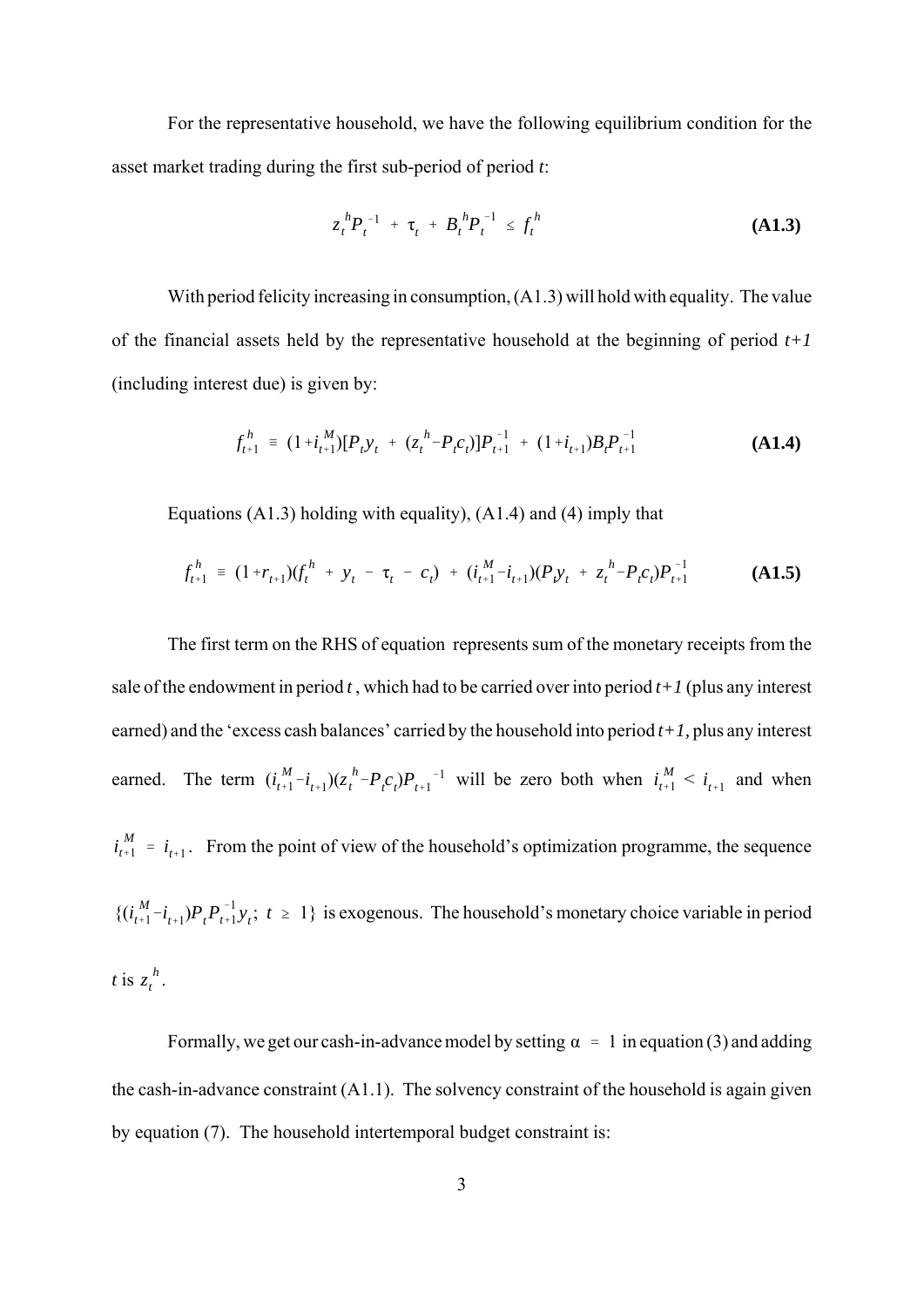$$
f_t^h = \sum_{j=t}^{\infty} R_{t+1,j} [c_j + \tau_j - y_j + (i_{j+1} - i_{j+1}^M)(z_j^h - P_j c_j + P_j y_j) P_{j+1}^{-1}]
$$
\n(A1.6)

The Euler equation for private consumption is

$$
c_{t+1}/c_t = [(1+r_{t+1})/(1+\rho)]^{\sigma}
$$
 (A1.7)

The consumption function for the cash-in-advance model is

$$
c_{t} = \tilde{\mu}_{t}[w_{t} + \sum_{j=t}^{\infty} R_{t+1,j}(i_{j+1}^{M} - i_{j+1})P_{j}P_{j+1}^{-1}y_{j}]
$$
\n(A1.8)

where comprehensive private wealth,  $w_t$ , is defined in equations (22), (23) and (24). The marginal propensity to consume out of comprehensive wealth for the cash-in-advance model is:

$$
\tilde{\mu}_t = \left[ \sum_{j=t}^{\infty} (1+\rho)^{-\sigma(j-t)} \prod_{s=t+1}^{j} (1+r_s)^{\sigma-1} \right]^{-1}
$$
\n(A1.9)

Two equilibrium conditions that have to apply regardless of the details of the 'supply side' of the model are monetary equilibrium:

$$
M_{t} \ge P_{t}(c_{t} + g_{t})
$$
  
=  $P_{t}(c_{t} + g_{t})$  if  $i_{t+1} > i_{t+1}^{M}$  (A1.10)

and output equals expenditure or demand, given in equation (51). This permits us to rewrite the consumption function as